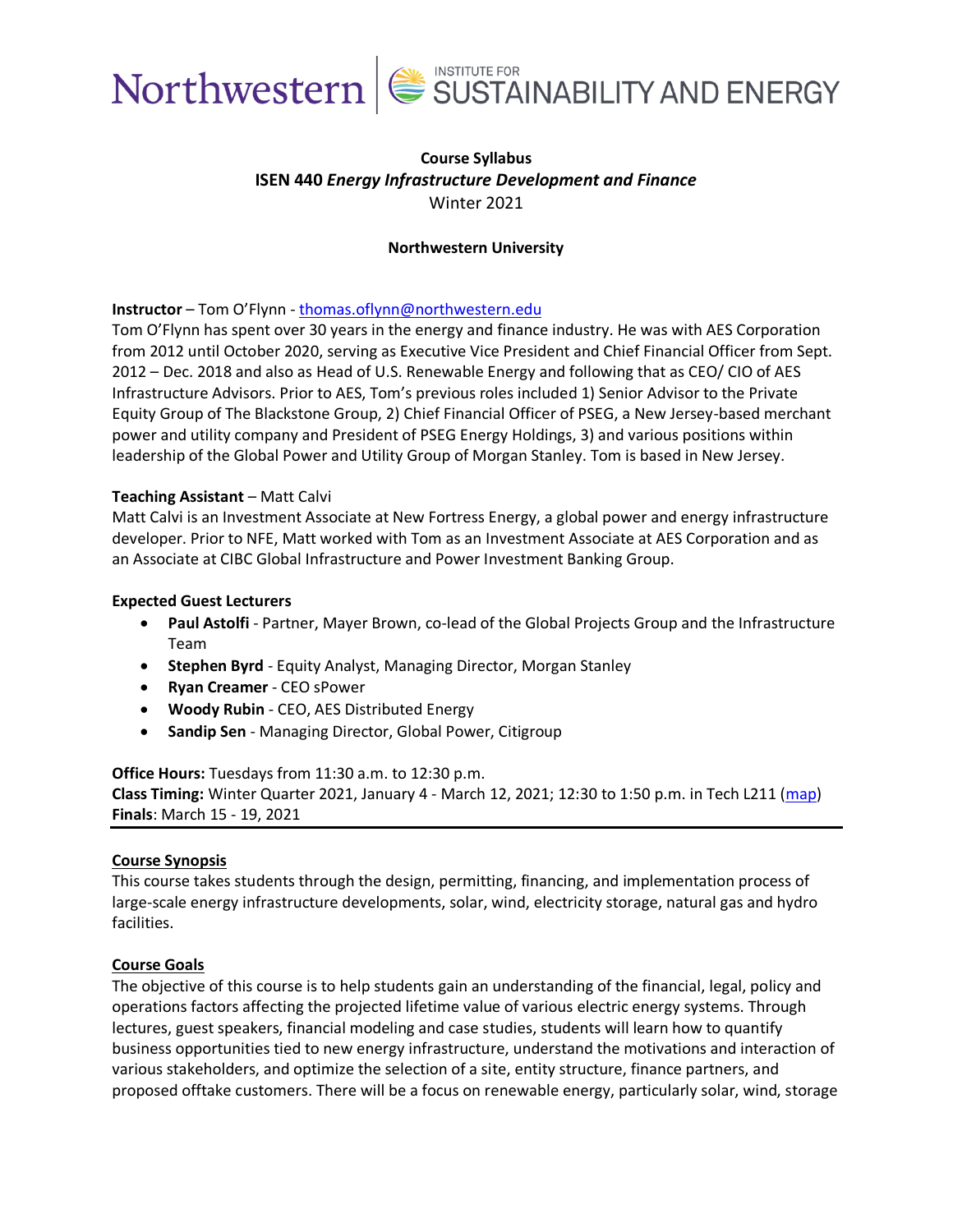and other related technologies. At the end of this course, a student should:

- Detail the factors which must be considered when assessing the suitability of a new energy infrastructure project;
- Understand the distribution of risk interest and capacity among project stakeholders, including developers, project finance lender, and infrastructure equity investment firms;
- Understand and evaluate the capital stack of a renewables project including tax equity, debt and sponsor equity
- Stipulate a detailed financial project IRR given various project entity structure, financing and power offtake agreements

### **Prerequisites**

A basic working level of excel is recommended. Students will be asked to build and analyze project finance forecasting models. Each student will be asked to construct a fairly simple, multi-year forecast model in week #2. There will also be three subsequent cases that will involve more detailed forecasting that will be performed in teams of 3 to 5 students.

### **Grading/Assessment**

All questions and problems regarding grades must be presented in writing within one week after the test, homework, or project has been returned. The grading scale is fixed, please do not wait until the end of the quarter if you are concerned about the direction of your grade. Grades will be assigned based on all the work you have completed during the semester using the following scale:

| A         | 93.333 to 100    |                      | 73.333 to 76.666 |
|-----------|------------------|----------------------|------------------|
| А-        | 90.000 to 93.333 | $\mathsf{C}\text{-}$ | 70.000 to 73.333 |
| B+        | 86.666 to 90.000 | D+                   | 66.666 to 70,000 |
| в         | 83.333 to 86.666 | D                    | 63.666 to 66.666 |
| <b>B-</b> | 80.000 to 83.333 | D-                   | 60.000 to 63.333 |
| C+        | 76.666 to 80.000 |                      | <60.000          |

Grading will be based 10% on class participation, 20% on a mid-term exam, 25% on a final and 45% on written assignments, primarily case studies. Written assignments will include case studies, which will be roughly 3-5 pages in nature along with scenario analysis performed in excel. Class participation will include ownership and mastery of discussion topics.

| <b>Component</b> | Weight | <b>Details</b>                                                | <b>Due</b>      |
|------------------|--------|---------------------------------------------------------------|-----------------|
| Case Studies     | 45%    | See below                                                     | Weeks #3,       |
|                  |        |                                                               | 5, 7, and 9     |
|                  |        |                                                               |                 |
| Mid-term         | 20%    | Written exam - will cover all lecture and reading material in | Week #6         |
|                  |        | first half of course (through Week #5)                        |                 |
|                  |        |                                                               |                 |
| Final            | 25%    | Written exam – will cover all lecture and reading material    | <b>Week #10</b> |
|                  |        |                                                               |                 |
| Participation    | 10%    | Based on attendance and instructor assessment of              | All quarter     |
|                  |        | preparation and participation in class on a weekly basis      |                 |
|                  |        |                                                               |                 |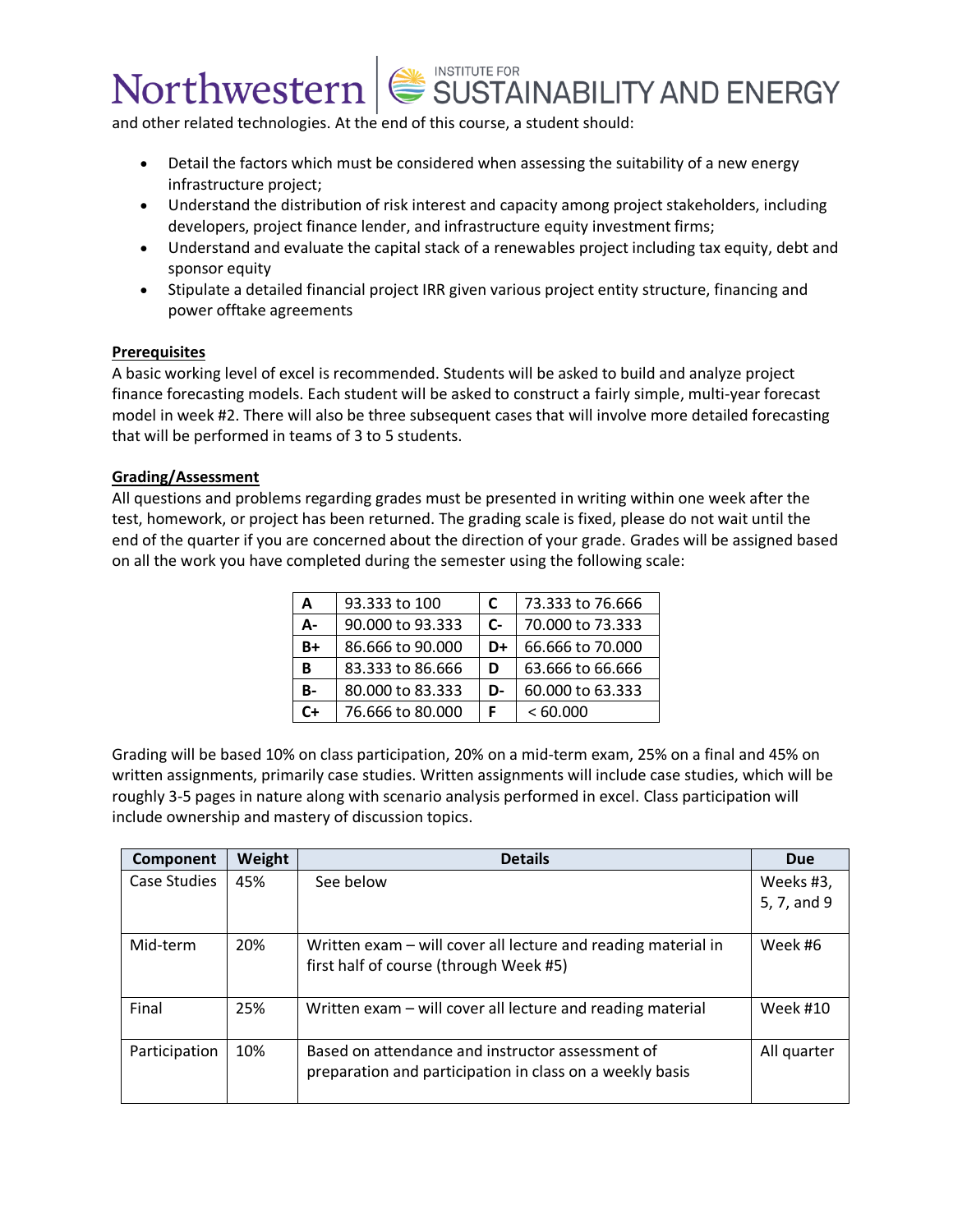



### **Case Studies**

There will be one financial modelling assignment, performed individually and three Case Study assignments, performed in teams of 3 to 5 students. Case studies in weeks 5, 7, and 9 will be performed in assigned teams. Cases will be assigned in one week and due the Friday of the following week (students will have at least eight days to complete). The Case will be reviewed in class the Tuesday following submission.

| Case             | Weight | <b>Details</b>                                            | <b>Due</b> |
|------------------|--------|-----------------------------------------------------------|------------|
| Solar Modeling   | 5%     | Short scenario with summary review and analysis           | Week 3     |
| Exercise         |        | including excel model                                     |            |
| Solar Case       | 10%    | Solar case study, review primary considerations and       | Week 5     |
| Study            |        | alternatives, financial modeling with capital stack to    |            |
|                  |        | include debt, sponsor equity                              |            |
| Solar + Storage  | 15%    | Solar + battery storage case study, review primary        | Week 7     |
| Case Study       |        | considerations and alternatives, financial modeling with  |            |
|                  |        | capital stack to include debt, tax equity, sponsor equity |            |
| <b>Wind Case</b> | 15%    | Solar + battery storage case study, review primary        | Week 9     |
| Study            |        | considerations and alternatives, financial modeling with  |            |
|                  |        | capital stack to include debt, tax equity, sponsor        |            |

### **Course Readings**

Weekly discussions will draw on materials for the below texts, reports, and primers. Renewable Energy Finance, Theory and Practice by Raikar and Adamson is a required text and should be purchased. It is available through [Amazon](file:///C:/Users/cww1056/AppData/Local/Microsoft/Windows/INetCache/Content.Outlook/XZYE98JJ/ohttps:/www.amazon.com/Renewable-Energy-Finance-Theory-Practice-ebook/dp/B084JGYD67/ref=sr_1_2?dchild=1&keywords=Renewable+Energy+Finance,+Theory+and+Practice&qid=1607451918&s=books&sr=1-2) and other retailers. The other materials will be provided or are available online, at no charge. The instructor may also assign a number of industry news services to discuss timely/current updates in Project Finance that are illustrative of core course topics.

- Santosh Raikar, Seabron Adamson, "Renewable Energy Finance, Theory and Practice": Academic Press, 2019 **(REQUIRED TEXT) ("REF" in below Class Outline)**
- Charles Donovan, "Renewable Energy Finance: Powering the Future" (ICP, 2015)
- U.S. EIA Energy Outlook
- RPS Standards, Berkeley DOE, 2019
- Fitch Renewable Energy Project Rating Criteria
- Lazard LCOE Report
- Google 24x7 carbon free energy data centers
- Wood Mackenzie Market Methodology
- PJM Market review
- International Renewable Energy Agency (IRENA), "Unlocking Renewable Energy Investment: The Role of Risk Mitigation and Structured Finance" (2016, report accessible [online\)](https://www.irena.org/-/media/Files/IRENA/Agency/Publication/2016/IRENA_Risk_Mitigation_and_Structured_Finance_2016.pdf)
- EIA AEO2020 Electricity
- S&P 2021 Top Trends
- Deloitte Tax Renewable
- Lawai EEI Award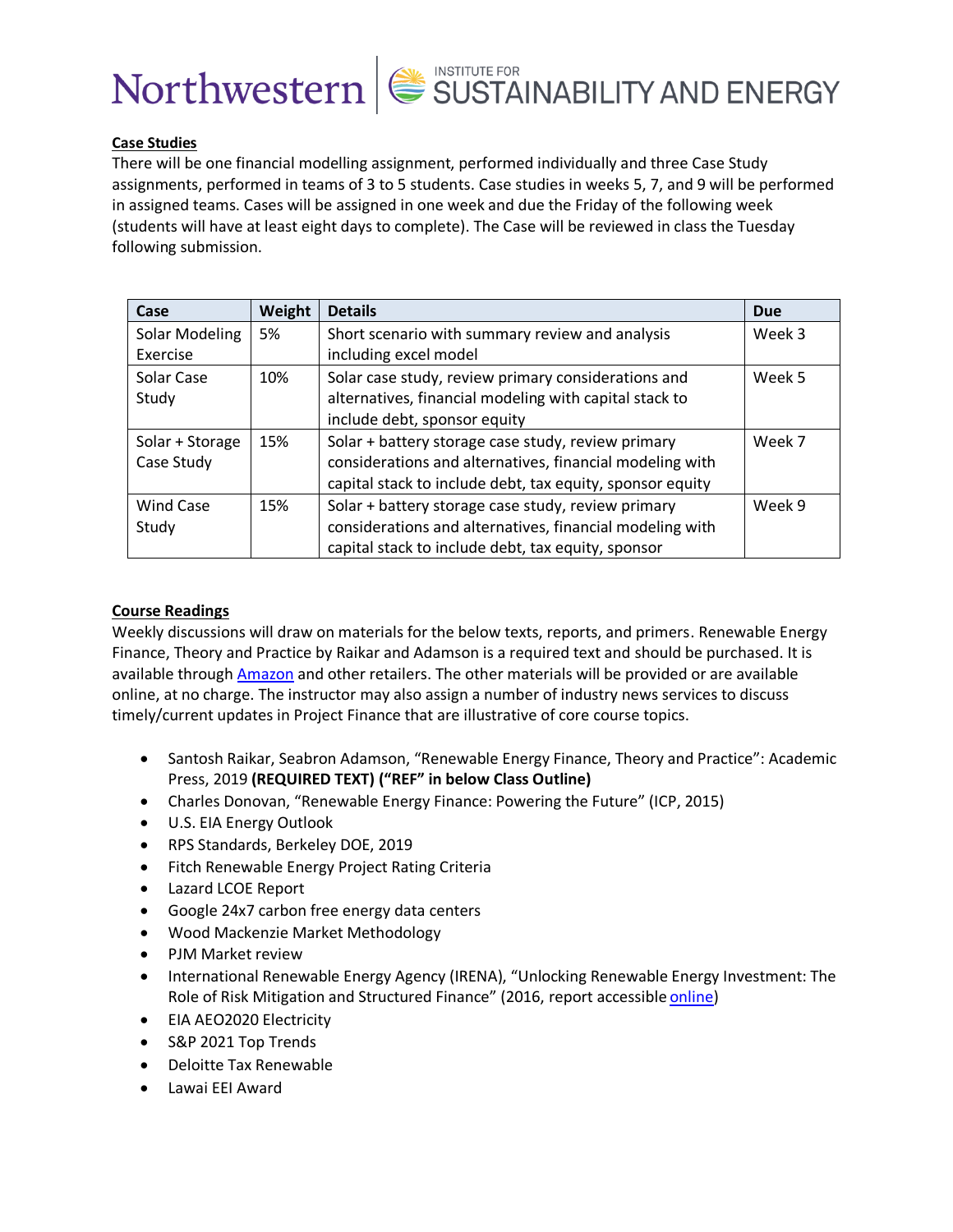



### **CLASS OUTLINE**

The first two weeks will be remote and the following seven weeks will be hybrid with Tuesday being in person and Thursday being remote. Guest lecturers will be remote and generally on Thursdays.

| <b>Weekly Topic</b>                                                          | <b>Description</b>                                                                                                                                                                                                                                                                                                                                                                                                                              | <b>Required Reading &amp;</b><br><b>Assignments</b>                                                                                                                                                                             |
|------------------------------------------------------------------------------|-------------------------------------------------------------------------------------------------------------------------------------------------------------------------------------------------------------------------------------------------------------------------------------------------------------------------------------------------------------------------------------------------------------------------------------------------|---------------------------------------------------------------------------------------------------------------------------------------------------------------------------------------------------------------------------------|
| Week 1 (Jan 5 and 7)<br>Market evaluation<br>and project finance<br>overview | Topics:<br>Key trends in energy supply<br>(renewables, thermal, storage, hydro,<br>other)<br>Financing the new energy economy<br>Primary policy considerations and<br>$\bullet$<br>mechanisms (Renewable Portfolio<br>Standards, tax, etc.)<br>Project finance concepts and<br>application<br>Understanding value split among<br>$\bullet$<br>infrastructure stakeholders, including<br>sponsor, customer, lender, tax<br>equity, EPC, operator | Reading:<br>REF Chapters 1,2<br><b>EIA AEO2020</b><br>$\bullet$<br>Electricity<br><b>RPS Standards</b><br><b>Berkeley DOE</b><br>Lazard LCOE Study                                                                              |
| Week 2 (Jan 12 and<br>14)<br><b>Financial modelling</b><br>and returns       | Topics:<br>Perspective of large electricity<br>customers<br>Modeling project cash flows and debt<br>service<br>Capital/operating costs and related<br>$\bullet$<br>considerations<br>Rating Agencies and Credit Risk<br>٠<br>IRR and debt coverage ratios -<br>$\bullet$<br>gearing (debt-to-equity), annual debt<br>service coverage, project life<br>coverage, etc.                                                                           | Reading:<br>REF Chapters 3,4,<br>Google24*7 Carbon<br>$\bullet$<br><b>Free Energy</b><br><b>Fitch Renewable</b><br><b>Energy Rating Criteria</b><br>S&P 2021 Top Trends<br>Homework Assigned:<br><b>Solar Modeling Exercise</b> |
| Week 3 (Jan 19 and<br>21)<br>Project finance,<br>continued                   | Topics:<br>Typical project finance lenders<br>$\bullet$<br>(banks, capital markets)<br>Why create a Special Purpose<br>Vehicle/Project Company?<br>Benefits/disadvantages<br>Tax structures for financing U.S.<br>٠<br>renewable projects<br>Entity structure - LLC, JVs, strategic<br>alliances, YieldCo, SPAC etc.<br>Sale of Project Company: partnership<br>flip, Sale-leaseback and inverted lease                                         | Reading:<br><b>REF 5,6</b><br>$\bullet$<br>Deloitte Tax renewable<br>Assignment Due (Jan 22):<br><b>Solar Modeling Exercise</b>                                                                                                 |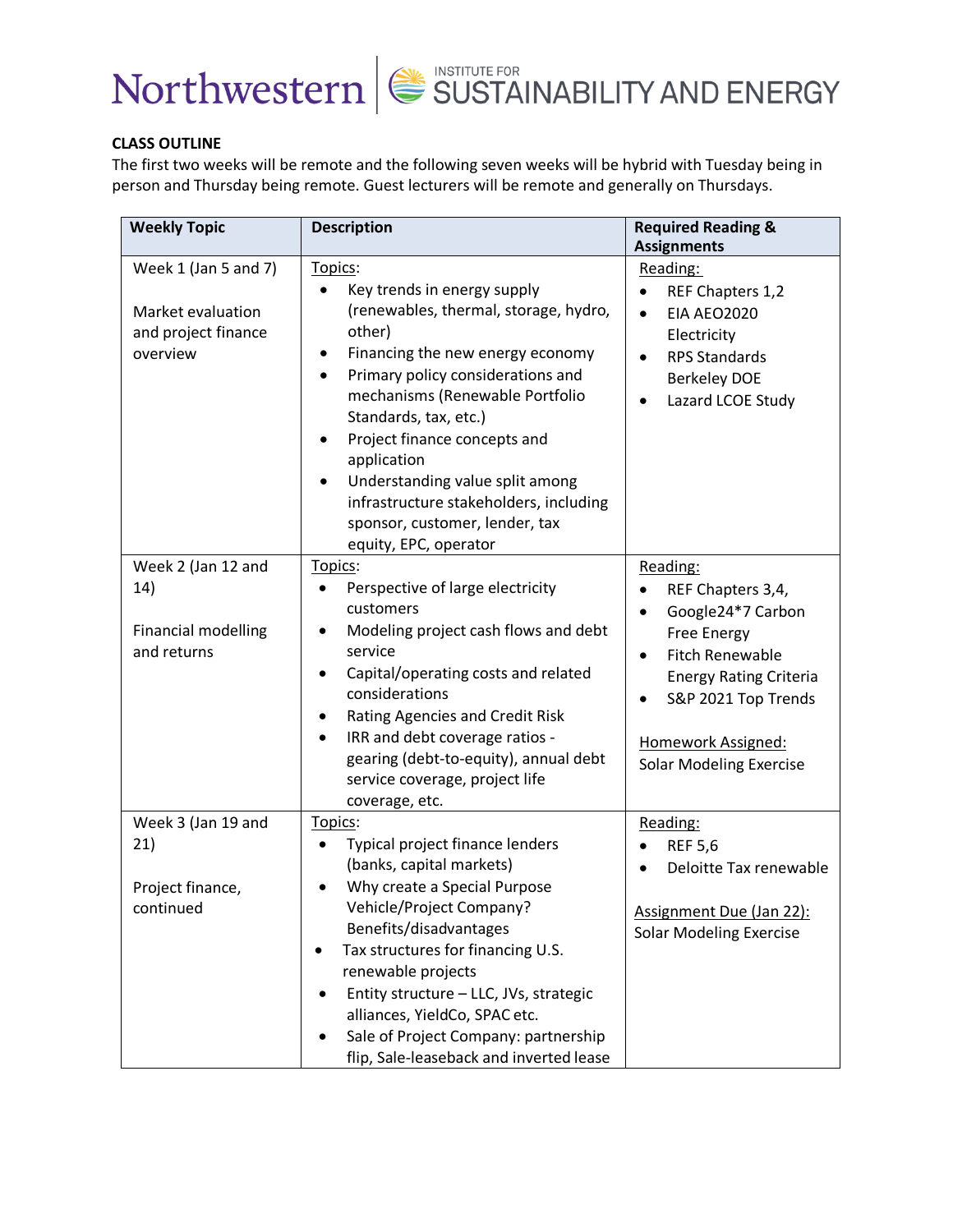| Week 4 (Jan 26 and<br>28)<br>Tax Equity and<br>Offtake agreements | Topics:<br><b>PPA</b><br>$\bullet$<br>Renewable Energy in Power Markets<br>$\bullet$<br>Capacity markets & ancillary services<br>$\bullet$<br><b>Environmental and renewables</b><br>$\bullet$<br>attributes<br><b>Energy Storage Overview</b>                                                                                                                                                                                                                                                  | Reading:<br><b>REF Chapter 8</b><br>$\bullet$<br><b>Wood Mackenzie</b><br><b>PJM Market Overview</b><br>$\bullet$<br>Case Assigned:<br>Solar Case Study |
|-------------------------------------------------------------------|-------------------------------------------------------------------------------------------------------------------------------------------------------------------------------------------------------------------------------------------------------------------------------------------------------------------------------------------------------------------------------------------------------------------------------------------------------------------------------------------------|---------------------------------------------------------------------------------------------------------------------------------------------------------|
| Week 5 (Feb 2 and 4)<br>Power markets, Legal<br>/ regulatory      | Topics:<br>Basics of power market design<br>(energy, capacity, ancillary services)<br>Transmission, congestion and LMP<br>Federal and state regulatory<br>$\bullet$<br>bodies/statutes, including PURPA,<br>FPA, and Energy Policy Act of 2005<br>Real estate, siting, and land use due<br>diligence, environmental assessment<br>and permitting                                                                                                                                                | Reading:<br>REF Chapter 9<br>Assignment Due (Feb. 5):<br>Solar Case Study                                                                               |
|                                                                   | *Mid-term will cover all content through<br>Week #5 lecture                                                                                                                                                                                                                                                                                                                                                                                                                                     |                                                                                                                                                         |
| Week 6 (Feb 9 and 11)                                             | Topics:                                                                                                                                                                                                                                                                                                                                                                                                                                                                                         | Reading:                                                                                                                                                |
| Project risk overview                                             | Risk source<br>Technology maturity<br>$\circ$<br>Fuel / resource availability /<br>$\circ$<br>intermittency<br>Long-term market pricing risk<br>$\circ$<br>Construction delay/completion<br>$\circ$<br>risk and operational/O&M<br>Regulatory risk - both<br>$\circ$<br>permitting and financial<br>Competitor performance - risk<br>$\circ$<br>of obsolescence by time project<br>is complete<br>Other - management<br>$\circ$<br>performance, risk majeure,<br>budget estimate accuracy, etc. | REF Chapters 10, 12<br>Assignment: Mid-term<br>(written exam, Feb 9)<br>Case Assignment (Feb 11):<br>Solar + Storage                                    |
|                                                                   | Stakeholder risk-management<br>capabilities, risk-bearing capacities,<br>and ownership (e.g. contractors,<br>operators, financiers, etc.)                                                                                                                                                                                                                                                                                                                                                       |                                                                                                                                                         |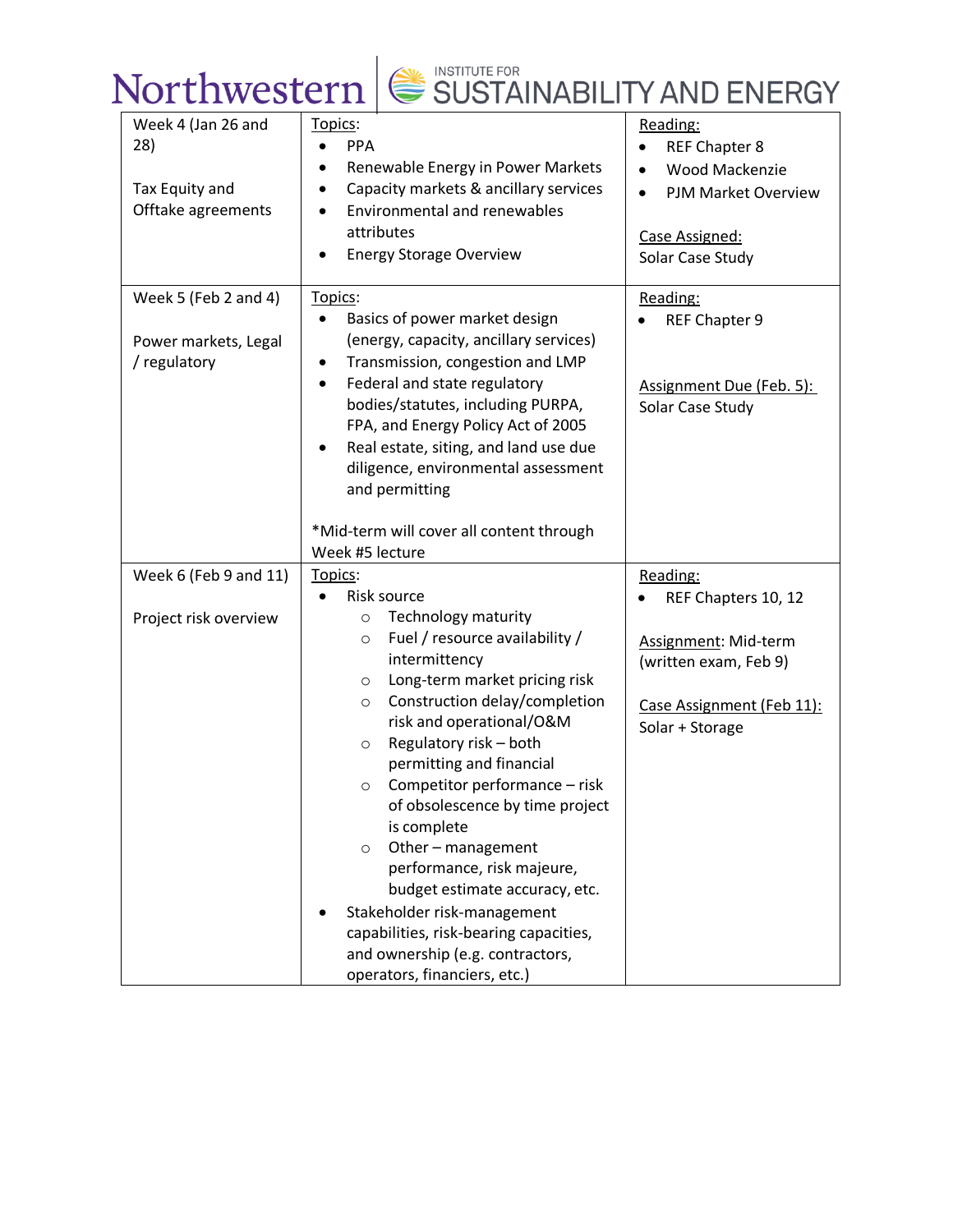| Week 7 (Feb 16 and    | <b>Topics</b>                                          | Reading:                   |
|-----------------------|--------------------------------------------------------|----------------------------|
| 18)                   | Solutions and tools to manage risks<br>$\bullet$       | REF Chapter 11             |
|                       | Financing (reserve accounts,<br>$\bullet$              | Lawai EEI Award            |
| <b>Managing Risks</b> | syndication)                                           |                            |
|                       | Alternative offtake strategies                         | Assignment Due (Feb 19):   |
|                       | Commodity hedges<br>$\circ$                            | Solar + Storage Case Study |
|                       | Credit derivatives<br>$\circ$                          |                            |
|                       | Valuation of assets and portfolios                     |                            |
|                       |                                                        |                            |
|                       | Assign wind Case                                       |                            |
| Week 8 (Feb 23 and    | Topics:                                                | Reading:                   |
| 25)                   | Risk: Tariffs, Currency risk, Political /<br>$\bullet$ | <b>REF Appendix Sample</b> |
|                       | sovereign                                              | <b>Term Sheets</b>         |
| International project | IP                                                     |                            |
| considerations,       | Workforce skill base<br>$\bullet$                      | Assignment:                |
| <b>Energy Storage</b> | <b>Multilateral Development Banks</b><br>$\bullet$     | Wind Case Study            |
|                       |                                                        |                            |
|                       | Wind Case Study                                        |                            |
| Week 9 (Mar 2 and 4)  | Topics:                                                | Reading:                   |
|                       | Other technologies<br>$\bullet$                        |                            |
| Specific resource     | Hydro<br>$\bullet$                                     |                            |
| considerations        | Green hydrogen<br>$\bullet$                            | Assignment Due (Mar 5):    |
|                       |                                                        | Wind Case Study            |
|                       |                                                        |                            |
|                       |                                                        |                            |
|                       |                                                        |                            |
| Week 10 (Mar 9)       | Topics:                                                |                            |
|                       | Final, covering all weeks of the class                 |                            |
| Sample project        | (Mar 9)                                                |                            |
|                       |                                                        |                            |
|                       |                                                        |                            |
|                       |                                                        |                            |
|                       |                                                        |                            |
|                       |                                                        |                            |

## **Northwestern University Policies & Resources**

## **COVID-19 Implications**

Students must follow all University policies and procedures surrounding COVID-19. This includes, but is not limited to:

- [Masks:](https://www.northwestern.edu/coronavirus-covid-19-updates/academics/instructional-spaces/behaviors-expectations/covid-19-guidelines.html#masks) Northwestern requires community members to wear masks in all campus public and shared environments, including outdoor spaces and instructional spaces.
	- o Disposable face masks will be available at identified building entrances in all campus buildings.
	- o Clear face coverings may be worn to improve ability to read lips; if an accommodation is needed, please contact **[Accessible NU](https://www.northwestern.edu/accessiblenu/)** (students) or **[Office of Equity](https://www.northwestern.edu/equity/)** (faculty).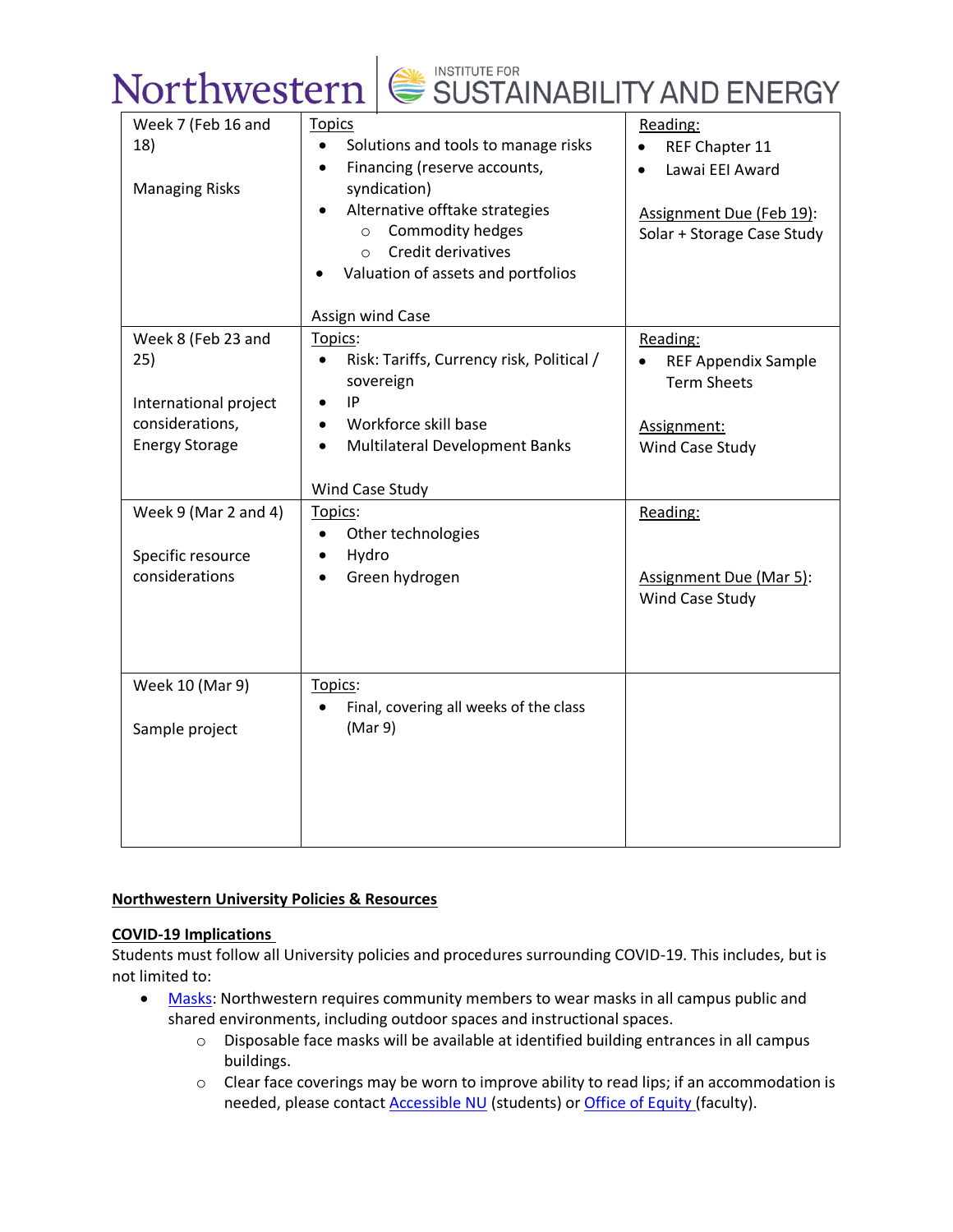- $\circ$  Face shields are no longer allowed as an alternative to a face mask, per guidance from the CDC and Northwestern Medicine. This includes instructional spaces regardless of social distancing.
- [Social Distancing:](https://www.northwestern.edu/coronavirus-covid-19-updates/academics/instructional-spaces/behaviors-expectations/covid-19-guidelines.html#physical) Physical distancing of at least 6 feet must also be maintained where possible. Classroom occupancy has been adjusted and signage has been placed around buildings to facilitate social distancing.
- [Hand Washing:](https://www.northwestern.edu/coronavirus-covid-19-updates/university-status/expectations/guidelines/cleaning-disinfecting-hygiene/index.html) Across the University, community members are expected to maintain responsible personal hygiene. Hands should be washed frequently, faces should be covered when sneezing or coughing, and individuals should not come to campus if they are sick. Limiting the touching of shared surfaces reduces the spread of the virus.
- Seating Chart: To facilitate contact tracing, should it occur, MSES will create a seating chart for each course and post it on the course Canvas page. Please be sure to sit in your assigned seat.
- [Symptom Tracker:](https://www.northwestern.edu/coronavirus-covid-19-updates/health/health-monitoring/symptom-tracker/index.html) Completing your daily symptom check and staying home if you have any symptoms are important steps to fostering a healthy campus environment. Faculty, students, staff and visitors are expected to use the web app for daily health monitoring on days they come to campus.
- [COVID Testing:](https://www.northwestern.edu/coronavirus-covid-19-updates/health/testing/graduate-professional-students.html) As noted below, ALL graduate students must receive a negative test during Wildcat Wellness and before starting in-person classes on January 19. Throughout the semester we expect MSES students to be tested weekly or bi-weekly. Please abide by the email reminders you receive from the testing center.
- [Wildcat Wellness:](https://www.northwestern.edu/coronavirus-covid-19-updates/health/wildcat-wellness/index.html) The University will again hold a Wildcat Wellness period from Jan 4 through January 17. During this time ALL graduate students must be tested for COVID-19 and ALL classes will be held remotely.
- Review Student Expectations [here.](https://www.northwestern.edu/coronavirus-covid-19-updates/academics/instructional-spaces/behaviors-expectations/new-responsibilities.html#student)

It is also the policy of the MSES Program that all lectures will be recorded and offered in a synchronous, hybrid format. In Winter Quarter 2021 this means that students are expected to attend class in-person on Mondays and Tuesdays and that class will be held completely remote on Wednesdays and Thursdays. On in-person days there will always be a synchronous Zoom option for any students that feel ill or are uncomfortable coming to class. If the professor needs to alter this schedule, they will aim to announce the changes at least 24 hours in advance.

## **Expectations for Class Participation**

Being prepared for class is about more than just showing up, it's also about making sure you've completed the readings, homework, etc. so that you are able to make thoughtful contributions during class. Sitting silently and/or being unprepared can damage your participation grade. When in a virtual class, we expect students to keep their camera and mute on as much as possible. When in the classroom, we expect students to keep their phones off and put away.

## **Academic Integrity**

Academic integrity is taken very seriously at Northwestern. Students are responsible for reading and understanding Northwestern's Academic Integrity policies. All suspected violations will be reported to the McCormick College of Engineering's Dean's Office. These include cheating, plagiarism, fabrication, unfair advantage, unauthorized collaboration, and aiding and abetting of academic dishonesty. Students found in violation of academic integrity may receive a zero on the assignment or a failing grade for the course, and may be suspended or permanently expelled from the University. See Academic Integrity: A [Basic Guide](https://www.northwestern.edu/provost/policies/academic-integrity/Academic-Integrity-Guide-August-2019.pdf) for more information.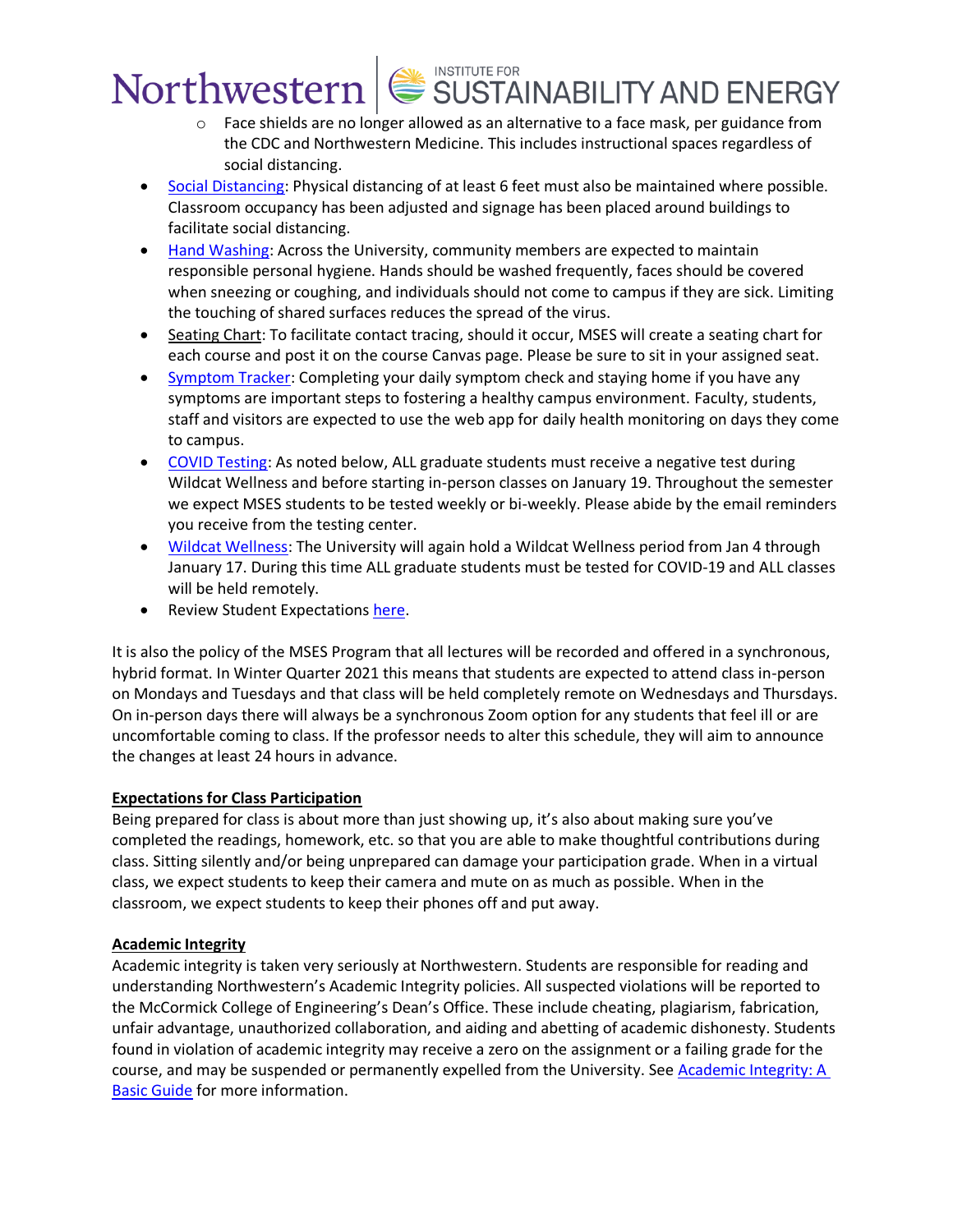

## **AccessibleNU and Disability Accommodations**

Any student requesting accommodations related to a disability or any other condition is required to register with AccessibleNU (847-467-5530) and provide professors with an accommodation notification from AccessibleNU, preferably within the first two weeks of class. All information will remain confidential. See the [AccessibleNU website](https://www.northwestern.edu/accessiblenu/) for more information.

### **Illness and Medical Leave of Absence**

Review the University's [policy](https://www.northwestern.edu/healthservice-evanston/policies/academic-work-missed-for-medical-reasons/index.html) on missing academic work due to illness. Your instructor cannot waive an assignment missed due to illness unless the illness can be verified (e.g., by University Health Services or other licensed health professsionals).

### **Discrimination and Sexual Harassment**

Northwestern's Policies on Discrimination, Harassment, and Sexual Harassment apply to all members of the University community, including students, staff, faculty, and third parties. Any student, staff, faculty member, or third party who believes that they have been discriminated against or harassed on the basis of their race, color, religion, national origin, sex, sexual orientation, gender identity, gender expression, pregnancy, parental status, marital status, age, disability, citizenship, veteran status, genetic information or any other classification protected by law, should contact the Office of Equity at (847) 467- 6571. Additional information about the University's discrimination and harassment policies, including the campus resources available to assist individuals with discrimination or harassment concerns, is available online on the [Office of Equity Website.](https://www.northwestern.edu/equity/) Students, staff, and faculty who report harassment, discrimination, or sexual misconduct are also protected under the [University's Policy on](https://policies.northwestern.edu/docs/non-retaliation-policy-FINAL.pdf) Non-Retaliation.

### **Sexual Misconduct and Reporting**

Northwestern University is committed to fostering an environment where students are safe and free from sexual misconduct. [Confidential resources a](https://www.northwestern.edu/sexual-misconduct/get-help/confidential-support.html)re available to those who have experienced sexual misconduct. Faculty and instructors are not confidential resources and are required to report incidents of sexual misconduct, whether discussed in your assignments or in person, to the Office of Equity, which can provide information about resources and options. We encourage students who have experienced sexual misconduct to talk with someone to get support. For more information, including how to request interim protective measures and academic accommodations or file a complaint, see the [Get Help](https://www.northwestern.edu/sexual-misconduct/get-help/index.html) page.

### **Other Resources**

Students can find useful resources for safety and security, academic support, and mental and physical health and well-being at the [NUhelp website.](https://www.northwestern.edu/nuhelp/)

## **Class Recording**

This class or portions of this class will be recorded by the instructor for educational purposes and available to the class during the quarter. Your instructor will communicate how you can access the recordings. Portions of the course that contain images, questions or commentary/discussion by students will be edited out of any recordings that are saved beyond the current term.

Unauthorized student recording of classroom or other academic activities (including advising sessions or office hours) is prohibited. Unauthorized recording is unethical and may also be a violation of University policy and state law. Students requesting the use of assistive technology as an accommodation should contact AccessibleNU. Unauthorized use of classroom recordings – including distributing or posting them – is also prohibited. Under the University's Copyright Policy, faculty own the copyright to instructional materials – including those resources created specifically for the purposes of instruction,